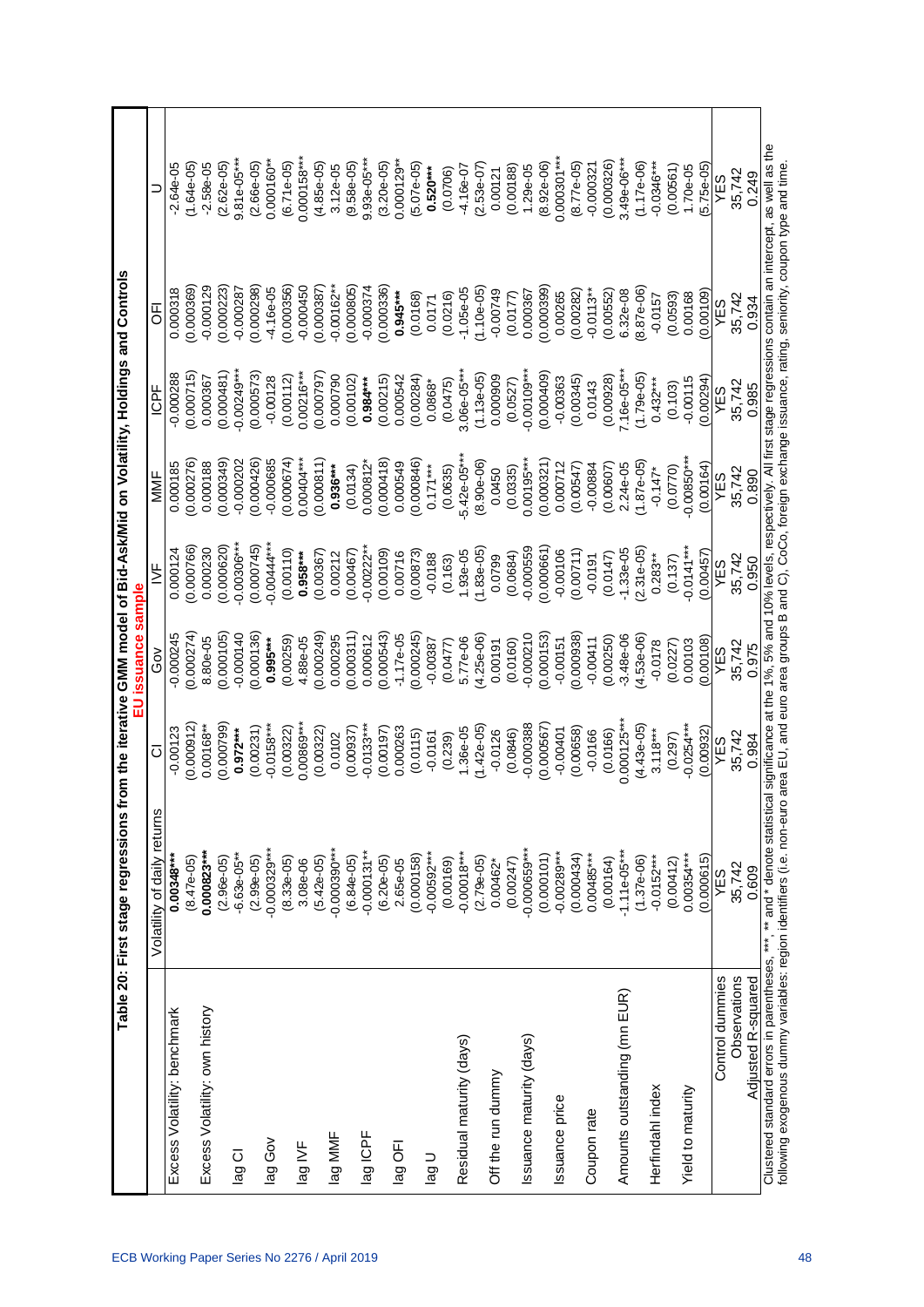|                                                                                                                                                                                                                                                                                                                                                                                                  | Table 21: First stage regressions from the iterative GMM model of Effective Spreads on Volatility, Holdings and Controls |              | EU issuance sample |               |                |               |               |               |
|--------------------------------------------------------------------------------------------------------------------------------------------------------------------------------------------------------------------------------------------------------------------------------------------------------------------------------------------------------------------------------------------------|--------------------------------------------------------------------------------------------------------------------------|--------------|--------------------|---------------|----------------|---------------|---------------|---------------|
|                                                                                                                                                                                                                                                                                                                                                                                                  | ςu<br>Volatility of daily retu                                                                                           | ਠ            | So<br>O            | $\geq$        | MMF            | ICPF          | ΘĒ            | Ξ             |
| Excess Volatility: benchmark                                                                                                                                                                                                                                                                                                                                                                     | $0.00339***$                                                                                                             | $-0.000569$  | $-0.000271$        | 0.000225      | 0.000332       | $-0.000647$   | 0.000306      | $-2.86e - 05$ |
|                                                                                                                                                                                                                                                                                                                                                                                                  | $(7.29e-05)$                                                                                                             | (0.000948)   | 0.000296           | (0.000842)    | (0.000267)     | (0.000768)    | (0.000409)    | $(1.77e-05)$  |
| Excess Volatility: own history                                                                                                                                                                                                                                                                                                                                                                   | $0.000811***$                                                                                                            | $0.00158***$ | 6.58e-05           | 0.000301      | 7.13e-05       | 0.000425      | $-5.59e-06$   | $-3.15e-05$   |
|                                                                                                                                                                                                                                                                                                                                                                                                  | $(2.60e-05)$                                                                                                             | (0.000800)   | (0.000106)         | (0.000636)    | (0.000354)     | (0.000490)    | (0.000219)    | $(2.71e-05)$  |
| Iag CI                                                                                                                                                                                                                                                                                                                                                                                           | $-6.89e-05**$                                                                                                            | $0.974***$   | $-0.000127$        | $-0.00308***$ | $-0.000332$    | $-0.00252***$ | -0.000306     | $0.000105***$ |
|                                                                                                                                                                                                                                                                                                                                                                                                  | $(2.94e-05)$                                                                                                             | (0.00219)    | (0.000138)         | (0.000755)    | (0.000524)     | (0.000588)    | (0.000303)    | $(2.75e-05)$  |
| voĐ ĝel                                                                                                                                                                                                                                                                                                                                                                                          | $-0.000337***$                                                                                                           | $-0.0149***$ | $0.995***$         | $0.00441***$  | $-0.000551$    | $-0.00133$    | $-5.37e-06$   | $0.000195***$ |
|                                                                                                                                                                                                                                                                                                                                                                                                  | $(8.03e-05)$                                                                                                             | (0.00329)    | (0.00279)          | (0.00109)     | (0.000708)     | (0.00115)     | (0.000368)    | $(7.38e-05)$  |
| lag IVF                                                                                                                                                                                                                                                                                                                                                                                          | $-4.37e-05$                                                                                                              | $0.00974***$ | $1.29e-07$         | $0.959***$    | $0.00428***$   | $0.00187***$  | $-0.000451$   | $0.000151***$ |
|                                                                                                                                                                                                                                                                                                                                                                                                  | $(5.31e-05)$                                                                                                             | (0.00323)    | (0.000253)         | (0.00372)     | (0.000846)     | (0.000813)    | (0.000377     | $(4.93e-05)$  |
| lag MMF                                                                                                                                                                                                                                                                                                                                                                                          | $-0.000295***$                                                                                                           | 0.00560      | $9.01e-05$         | 0.000133      | $0.941***$     | 0.000141      | $-0.00179***$ | 4.04e-05      |
|                                                                                                                                                                                                                                                                                                                                                                                                  | $(5.75e-05)$                                                                                                             | (0.0809)     | (0.000284)         | (0.00385)     | (0.0119)       | (0.000901)    | (0.000726)    | $(8.48e-05)$  |
| lag ICPF                                                                                                                                                                                                                                                                                                                                                                                         | $-0.000169***$                                                                                                           | $-0.0113***$ | 0.000653           | $-0.00248**$  | 0.000944*      | $0.984***$    | $-0.000417$   | $0.000108***$ |
|                                                                                                                                                                                                                                                                                                                                                                                                  | $(6.04e-05)$                                                                                                             | (0.00190)    | (0.000583)         | (0.00116)     | (0.000502)     | (0.00230)     | (0.000345)    | $(3.37e-05)$  |
| lag OFI                                                                                                                                                                                                                                                                                                                                                                                          | $-5.50e-05$                                                                                                              | 0.00116      | $-4.78e-05$        | 0.00737       | 0.000530       | 0.00154       | $0.949***$    | $0.000131**$  |
|                                                                                                                                                                                                                                                                                                                                                                                                  | (0.000137)                                                                                                               | (0.0116)     | (0.000247)         | (0.00888)     | (0.000933)     | (0.00264)     | (0.0170)      | $(5.34e-05)$  |
| lag U                                                                                                                                                                                                                                                                                                                                                                                            | $-0.00604**$                                                                                                             | $-0.0704$    | $-0.00481$         | $-0.0180$     | $0.233***$     | $0.0770*$     | 0.0177        | $0.539***$    |
|                                                                                                                                                                                                                                                                                                                                                                                                  | (0.00163)                                                                                                                | (0.233)      | (0.0463)           | (0.158)       | (0.0937)       | (0.0451)      | (0.0207)      | (0.0736)      |
| Residual maturity (days)                                                                                                                                                                                                                                                                                                                                                                         | $-0.000201***$                                                                                                           | 8.01e-06     | 7.05e-06           | $2.15e-05$    | $-6.34e-05***$ | $3.42e-05**$  | $-1.31e-05$   | $-3.73e-07$   |
|                                                                                                                                                                                                                                                                                                                                                                                                  | $(2.15e-05)$                                                                                                             | $(1.59e-05)$ | $(5.02e-06)$       | $(2.14e-05)$  | $(8.85e-06)$   | $(1.41e-05)$  | $(1.32e-05)$  | $(2.87e-07)$  |
| Off the run dummy                                                                                                                                                                                                                                                                                                                                                                                | $0.00373**$                                                                                                              | $-0.00282$   | 0.00230            | 0.0509        | 0.0344         | $-0.000259$   | $-0.0117$     | 0.000628      |
|                                                                                                                                                                                                                                                                                                                                                                                                  | (0.00184)                                                                                                                | (0.0847)     | (0.0168)           | (0.0693)      | (0.0389)       | (0.0543)      | (0.0172)      | (0.00213)     |
| ssuance maturity (days)                                                                                                                                                                                                                                                                                                                                                                          | $-0.000731***$                                                                                                           | $-0.000571$  | -0.000266          | 0.000618      | $0.00227***$   | $-0.00125**$  | 0.000437      | $1.09e-05$    |
|                                                                                                                                                                                                                                                                                                                                                                                                  | $(7.80e-05)$                                                                                                             | (0.000702)   | (0.000181)         | (0.000779)    | (0.000320)     | (0.000508)    | 0.000476      | $(1.01e-05)$  |
| Issuance price                                                                                                                                                                                                                                                                                                                                                                                   | $-0.00307***$                                                                                                            | $-0.00524$   | $-0.00151$         | 0.000687      | 0.000158       | $-0.00378$    | 0.00238       | 0.000287***   |
|                                                                                                                                                                                                                                                                                                                                                                                                  | (0.000434)                                                                                                               | (0.00666)    | (0.000982)         | (0.00738)     | (0.00571)      | (0.00356)     | (0.00292)     | $(9.29e-05)$  |
| Coupon rate                                                                                                                                                                                                                                                                                                                                                                                      | $0.00484***$                                                                                                             | $-0.00928$   | $-0.00477*$        | $-0.0119$     | $-0.00880$     | 0.0145        | $-0.00893$    | $-0.000398$   |
|                                                                                                                                                                                                                                                                                                                                                                                                  | (0.00156)                                                                                                                | (0.0174)     | (0.00283)          | (0.0150)      | (0.00673)      | (0.00939)     | (0.00551)     | (0.000370)    |
| Amounts outstanding (mn EUR)                                                                                                                                                                                                                                                                                                                                                                     | $-1.00e-05***$                                                                                                           | 0.000120***  | $-4.28e-06$        | $-1.84e-05$   | 2.65e-05       | 7.58e-05***   | 8.25e-08      | $3.34e-06***$ |
|                                                                                                                                                                                                                                                                                                                                                                                                  | $(1.27e-06)$                                                                                                             | $(4.43e-05)$ | $(4.40e-06)$       | $(2.38e-05)$  | $(1.91e-05)$   | $(1.84e-05)$  | $(8.82e-06)$  | $(1.16e-06)$  |
| Herfindahl index                                                                                                                                                                                                                                                                                                                                                                                 | $-0.0127***$                                                                                                             | $2.930***$   | $-0.0201$          | $0.283**$     | $-0.0935$      | $0.417***$    | $-0.00476$    | $-0.0359***$  |
|                                                                                                                                                                                                                                                                                                                                                                                                  | (0.00381)                                                                                                                | (0.285)      | (0.0230)           | (0.138)       | (0.0878)       | (0.104)       | (0.0575)      | (0.00586)     |
| Yield to maturity                                                                                                                                                                                                                                                                                                                                                                                | $0.00317***$                                                                                                             | $-0.0228**$  | 0.00108            | $0.0112***$   | $0.00870***$   | 0.000131      | 0.00140       | 3.47e-05      |
|                                                                                                                                                                                                                                                                                                                                                                                                  | (0.000560)                                                                                                               | (0.00905)    | (0.00109)          | (0.00411)     | (0.00175)      | (0.00277)     | 0.000942      | $(5.40e-05)$  |
| Control dummies                                                                                                                                                                                                                                                                                                                                                                                  | YES                                                                                                                      | YES          | YES                | YES           | YES            | YES           | YES           | YES           |
| Observations                                                                                                                                                                                                                                                                                                                                                                                     | 34,860                                                                                                                   | 34,860       | 34,860             | 34,860        | 34,860         | 34,860        | 34,860        | 34,860        |
| Adjusted R-squared                                                                                                                                                                                                                                                                                                                                                                               | 0.616                                                                                                                    | 0.985        | 0.974              | 0.951         | 0.902          | 0.984         | 0.938         | 0.263         |
| Clustered standard errors in parentheses, ***, ** and * denote statistical significance at the 1%, 5% and 10% levels, respectively. All first stage regressions contain an intercept, as well as the<br>following exogenous dummy variables: region identifiers (i.e. non-euro area EU, and euro area groups B and C), CoCo, foreign exchange issuance, rating, seniority, coupon type and time. |                                                                                                                          |              |                    |               |                |               |               |               |